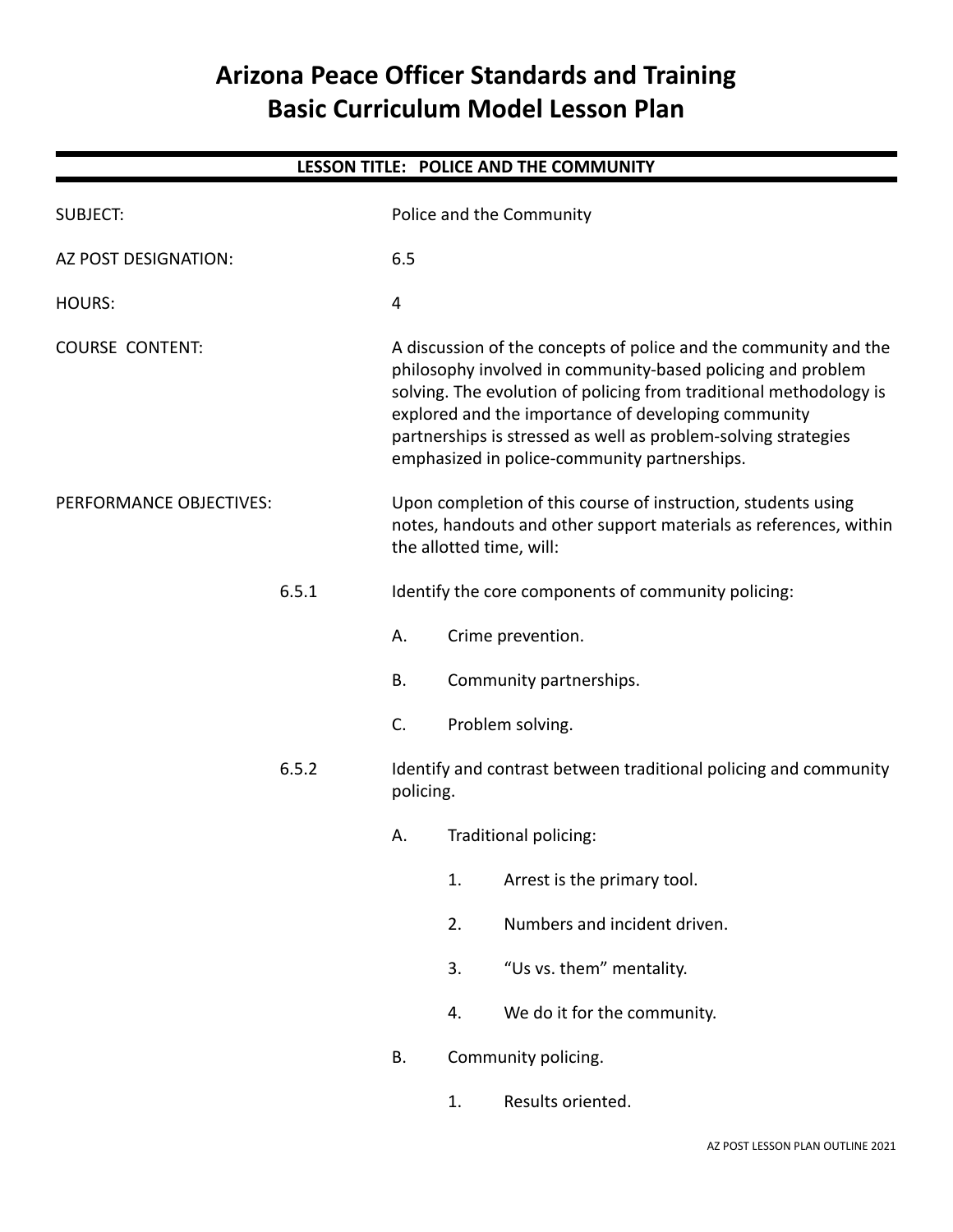- 2. Proactive problem solving.
- 3. Community partnerships with law enforcement.
- 4. We do it **with** the community.
- 5. Serves as an additional tool to use with traditional policing.
- 6.5.3 Identify the benefits to understanding and developing community partnerships.
	- A. Can impact crime, fear and perceptions of quality-of-life issues.
	- B. Coordinate and marshal resources.
	- C. Increase trust and understanding between the police and the community.
	- D. Network for assistance, guidance and technical support.
- 6.5.4 Identify S.A.R.A. model of problem solving.
	- A. Scanning: Look for patterns or persistent problems on local beats.
	- B. Analysis: Verify through data collection.
	- C. Responding: Develop long-term, creative and customized solutions to the problem.
	- D. Assessment: Measure the effectiveness of the solution.

**Note:** Each instructor will present a community problem to the class. Students will break into groups and design solutions to the problems presented.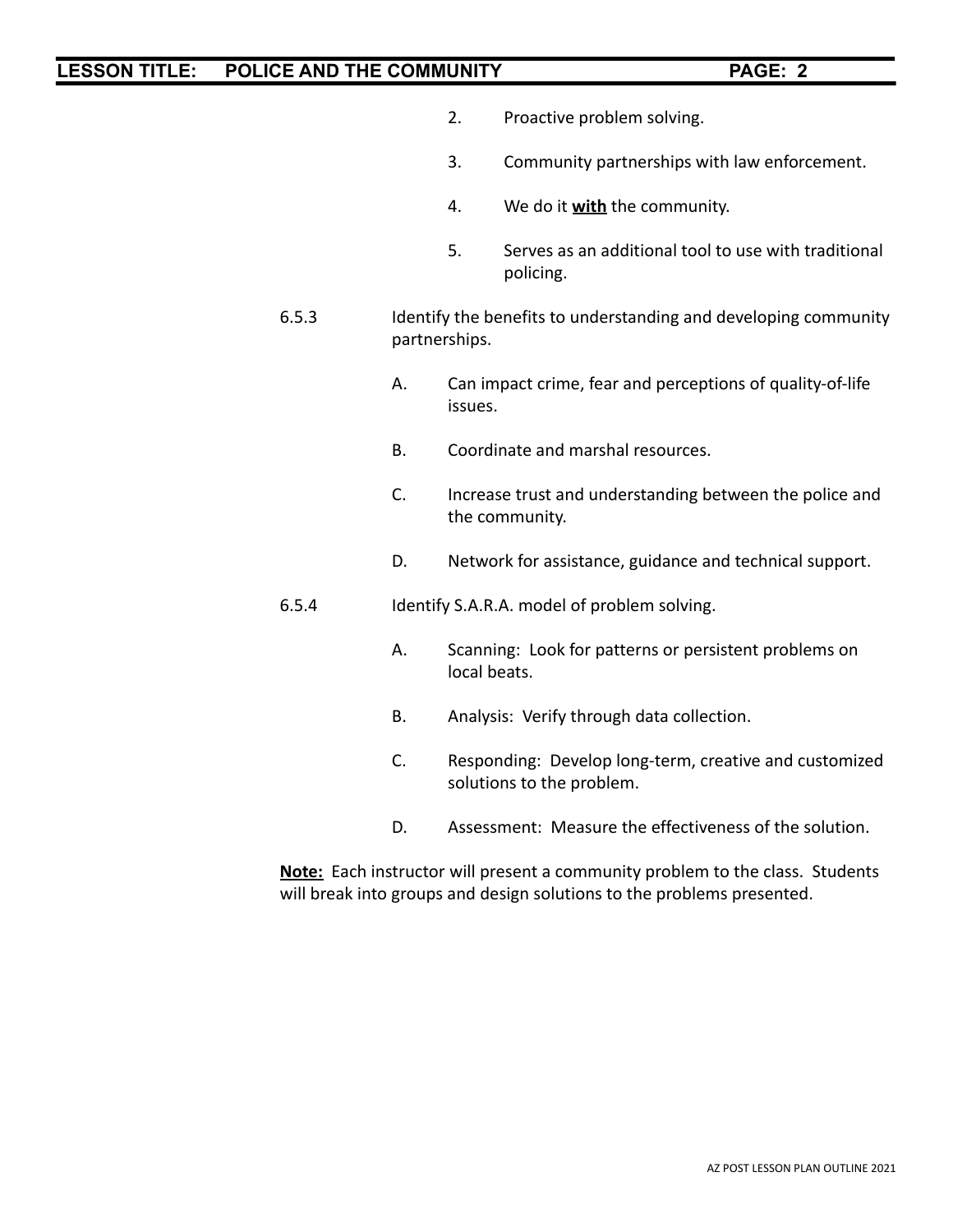| DATE FIRST PREPARED:             | August 1998                                                                                                                |                     |  |  |  |
|----------------------------------|----------------------------------------------------------------------------------------------------------------------------|---------------------|--|--|--|
| <b>PREPARED BY:</b>              | <b>SME Committee</b>                                                                                                       |                     |  |  |  |
| <b>REVIEWED - REVISED:</b>       | <b>SME Committee</b>                                                                                                       | DATE: March 2002    |  |  |  |
| <b>REVIEWED - REVISED:</b>       | AZ POST (Word)                                                                                                             | DATE: May 2003      |  |  |  |
| <b>REVIEWED - REVISED:</b>       | <b>AZ POST</b>                                                                                                             | DATE: April 2007    |  |  |  |
| <b>REVIEWED - REVISED:</b>       | AZ POST                                                                                                                    | DATE: April 2010    |  |  |  |
| <b>REVIEWED - REVISED:</b>       | <b>AZPOST</b>                                                                                                              | DATE: March 2021    |  |  |  |
| <b>REVIEWED - REVISED:</b>       | AZPOST(DocX)                                                                                                               | DATE: December 2021 |  |  |  |
| AZ POST - APPROVAL:              | <b>Richard Watling</b>                                                                                                     | DATE: April 2010    |  |  |  |
| AZ POST - APPROVAL:              | Mandy Faust                                                                                                                | DATE: March 2021    |  |  |  |
| AZ POST - APPROVAL:              | Lori Wait                                                                                                                  | DATE: January 2022  |  |  |  |
| <b>INSTRUCTOR REFERENCES:</b>    |                                                                                                                            |                     |  |  |  |
| <b>CLASS LEVEL:</b>              | Student                                                                                                                    |                     |  |  |  |
| <b>TRAINING AIDS:</b>            |                                                                                                                            |                     |  |  |  |
| <b>INSTRUCTIONAL STRATEGY:</b>   | Interactive lecture, instructor demonstration, group discussion,<br>problem solving, role playing and practical exercises. |                     |  |  |  |
| <b>SUCCESS CRITERIA:</b>         | 70% or higher on a written, multiple-choice examination.                                                                   |                     |  |  |  |
| <b>COMPUTER FILE NAME:</b>       | 6.5 Police and the Community                                                                                               |                     |  |  |  |
| DATE RELEASED TO THE SHARE FILE: | May 27, 2022                                                                                                               |                     |  |  |  |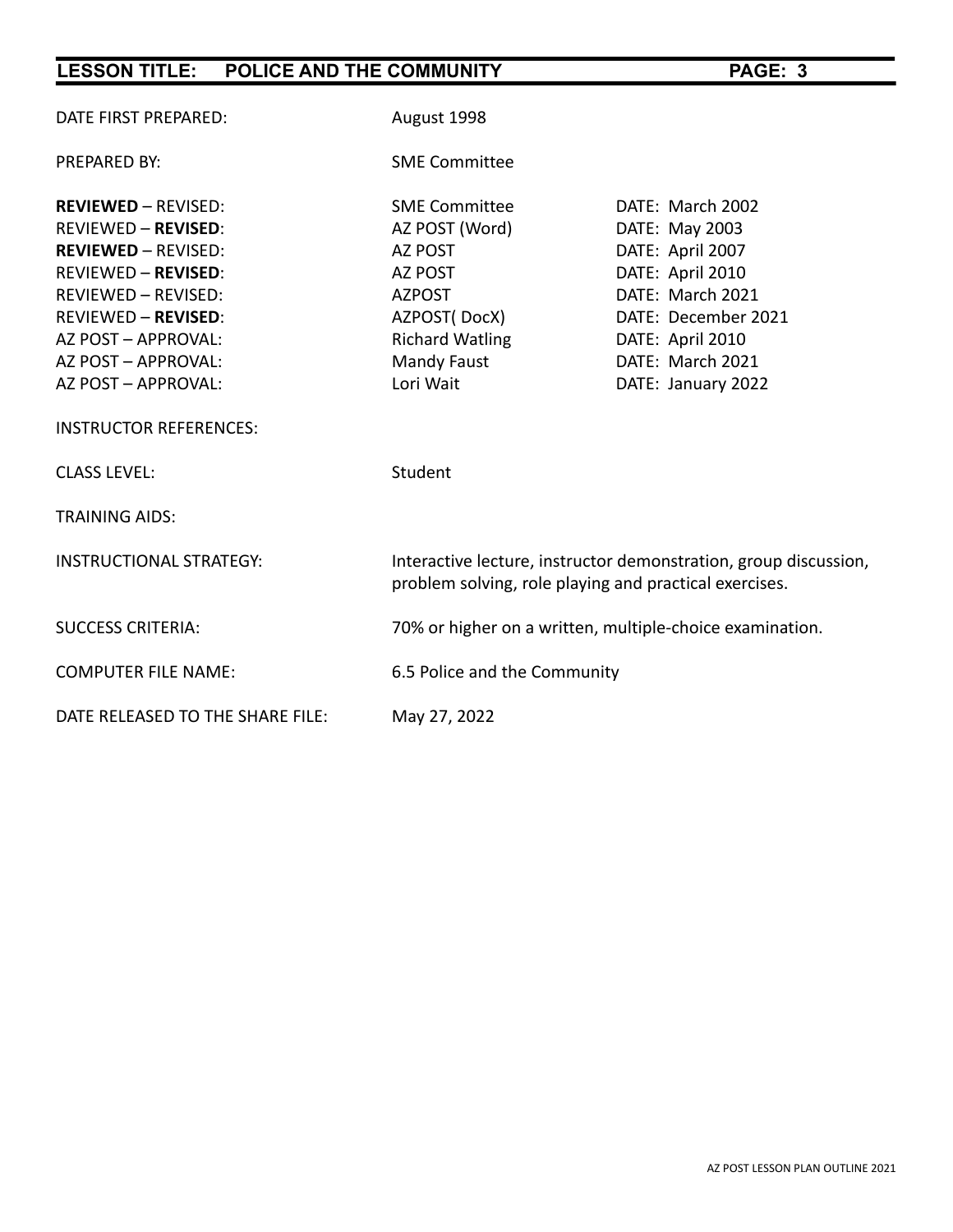#### **I. INTRODUCTION**

- A. Instructor (self) introduction.
- B. Preview of performance objectives.

### **II. PURPOSE OF THE CLASS**

- A. To introduce recruit officers to the concepts of community policing.
- B. The core community policing introduced in this module is:
	- 1. Crime prevention (briefly).
	- 2. Community partnerships and engagement.
	- 3. Problem solving.

#### **III. COMMUNITY POLICING**

- A. In order to look at community policing and its components, we need to start with a general definition that is applicable to all agencies, large and small.
- B. Community policing is an organization-wide philosophy and management approach that promotes community, governs the approach that promotes community, government and law enforcement partnerships, pro-active problem solving and community engagement to address the cause of crime, fear of crime and other community issues.
- C. Community policing is:
	- 1. CUSTOMER ORIENTED. A way of doing business.
	- 2. A philosophy that permeates the agency and the community.
	- 3. An inclusive approach to decision-making.
	- 4. Thinking strategically and acting preventively.
	- 5. An approach that augments traditional policing practices.
- D. Community policing is **not**:
	- 1. A program or just a foot patrol, bicycle patrol or a single youth program.
	- 2. Simply initiating block-watch programs.
	- 3. A specialty unit.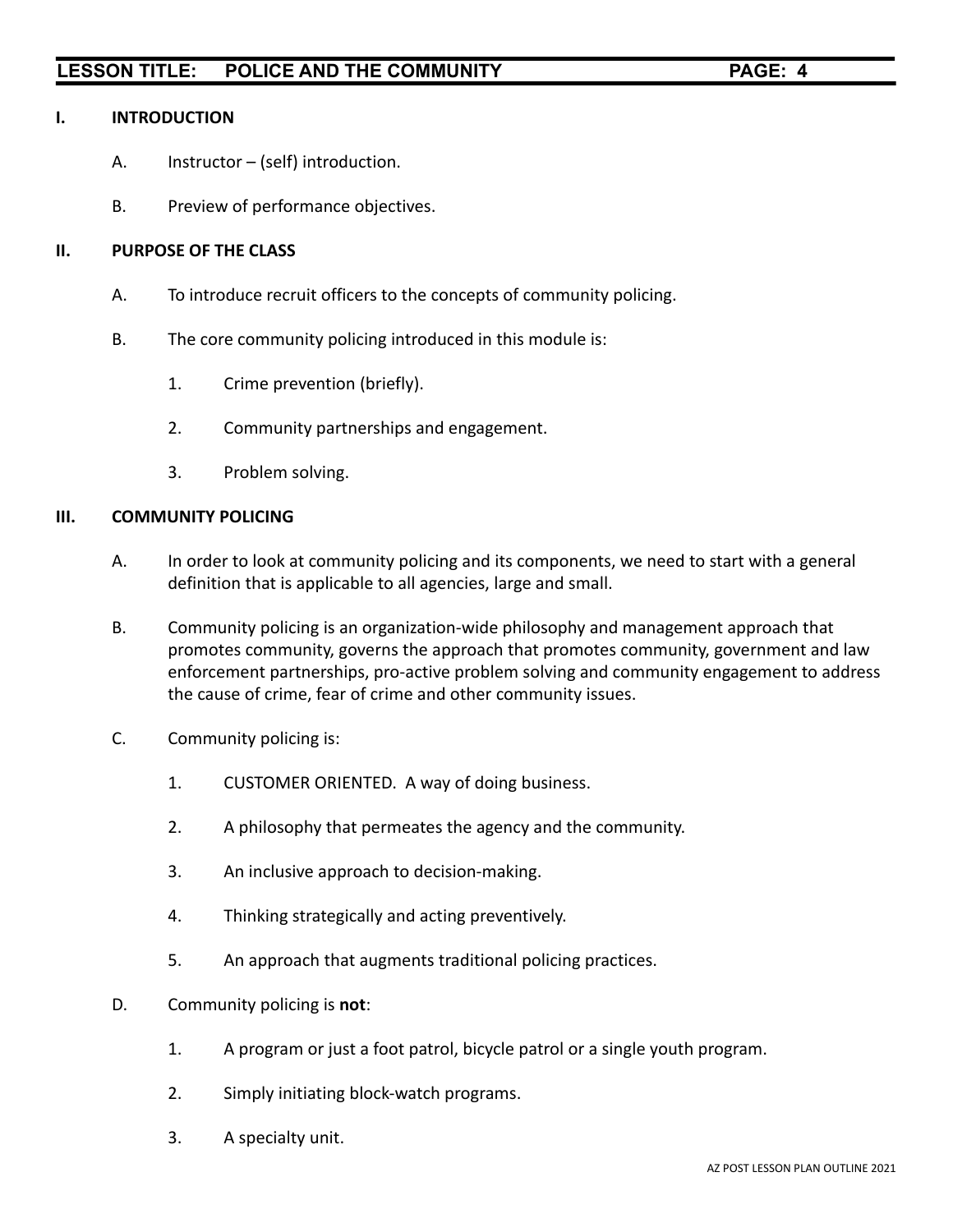- 4. Soft on crime.
- 5. A program that replaced traditional policing activities.
- E. As a philosophy, community policing means: All internal and external police activities will be approached by considering all possible perspectives and community resources, not just the agency's resources.

### **IV. CORE COMPONENTS P. O. 6.5.1**

- A. The CORE components of community that are often discussed as essential to the effectiveness of service delivery are:
	- 1. Crime prevention.
	- 2. Community partnerships.
	- 3. Problem solving.
- B. Crime prevention. **P. O. 6.5.1A**
	- 1. Teaching people not to be victims.
	- 2. Teach the community how to be proactive in protecting its families and homes.
- C. Community partnerships. **P. O. 6.5.1B**
	- 1. Community and law enforcement working together.
	- 2. Community and law enforcement looking at issues holistically.
	- 3. Community and law enforcement being aware of shared responsibility.
- D. Problem solving. **P. O. 6.5.1C**
	- 1. Finding short-term solutions.
	- 2. Finding long-term solutions.
	- 3. Identifying the "root causes" of the problem instead of surface issues.
	- 4. Identifying and concentrating on the conditions of the problem(s), instead of the emotion of the issue.
- **V. THE EVOLUTION OF POLICING P. O. 6.5.2**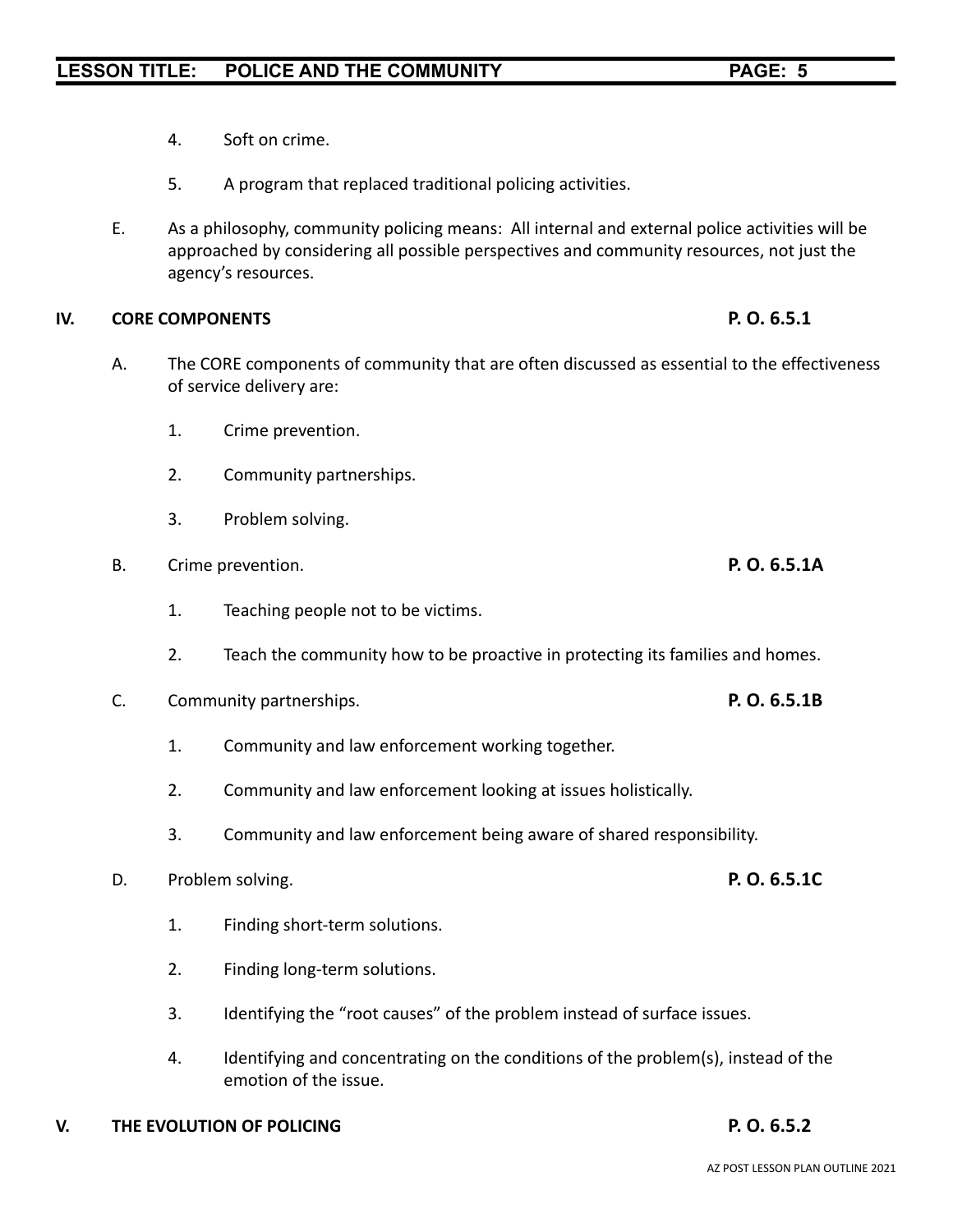- 
- A. In order to begin the progressive movement toward community policing augmenting our other law enforcement skills, we must be able to recognize how police roles have changed, the way we have policed communities in the past and how to look outside of those patterns or paradigms.
- B. Paradigms are:
	- 1. Widely agreed-upon patterns or assumptions that form the basis of our actions and decisions.
	- 2. Paradigms are the "lens" from which we view the world.
- C. The best way to compare and contrast a paradigm is to look at the differences in how we have concentrated our efforts in law enforcement, our "traditional" law enforcement paradigms.

| D. |    | Traditional policing:                                                                                                  | P.O. 6.5.2A   |
|----|----|------------------------------------------------------------------------------------------------------------------------|---------------|
|    | 1. | Arrest is the primary tool.                                                                                            | P. O. 6.5.2A1 |
|    | 2. | Numbers and incident driven.                                                                                           | P. O. 6.5.2A2 |
|    | 3. | "Us vs. them" mentality.                                                                                               | P. O. 6.5.2A3 |
|    | 4. | When the shift is over, it is someone else's problem.                                                                  |               |
|    | 5. | We do it for the community.                                                                                            | P. O. 6.5.2A4 |
|    | 6. | Law enforcement and government representatives are reluctant to share information<br>with neighbors and the community. |               |
|    | 7. | Officers focus on call-responses and arrests.                                                                          |               |
| Ε. |    | Community policing:                                                                                                    | P. O. 6.5.2B  |
|    | 1. | Results oriented.                                                                                                      | P. O. 6.5.2B1 |
|    | 2. | Proactive problem solving.                                                                                             | P. O. 6.5.2B2 |
|    | 3. | Law enforcement - community partnerships.                                                                              | P. O. 6.5.2B3 |
|    | 4. | We do it with the community.                                                                                           | P. O. 6.5.2B4 |
|    | 5. | Community policing serves as an additional tool to be used with traditional policing.                                  | P.O. 6.5.2B5  |

6. Law enforcement, government and citizens recognize the value of sharing information.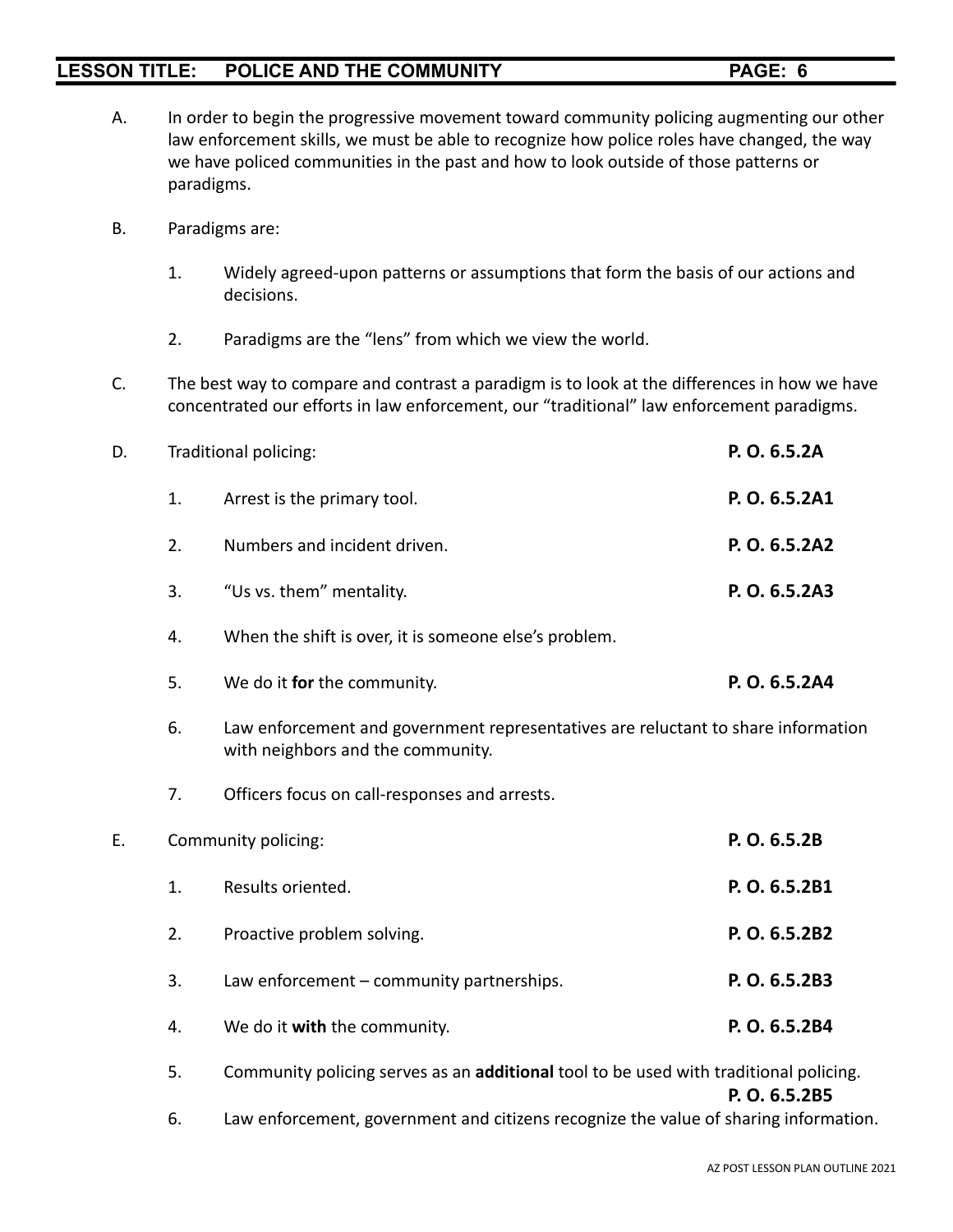- 7. Community members unite to form active neighborhood and community groups.
- 8. Officers focus on crime reduction and prevention.
- F. So why is it so important to look at these conventions of community policing? Let us look at a few figures and statistics about crime that may also be very true about our own communities:
	- 1. Ten percent (10%) of the offenders account for 55% of the crime.
	- 2. Ten percent (10%) of the victims account for 42% of victimization.
	- 3. Ten percent (10%) of the locations account for 60% of the calls for service.
- G. What does community policing mean to your community?
	- 1. Opportunities for an improved quality of life.
	- 2. Increased citizen involvement.
	- 3. Resource development and the marshaling of resources.
	- 4. "Community-specific" problem solving.
	- 5. Shared responsibility between the community and law enforcement.

### **VI. UNDERSTANDING AND DEVELOPING COMMUNITY PARTNERSHIPS P. O. 6.5.3**

- A. Your ability and willingness to partner with the community will directly impact your success in community-oriented policing.
- B. Webster defines a partnership as "a relationship involving cost cooperation between parties having specific and joint rights and responsibilities."
- C. Community, government and law enforcement partnerships involve proactive problem solving and community engagement to address the causes of crime, fear of crime and other community issues.
- D. What are the benefits to developing a working and meaningful partnership with the community?
	- 1. Impact crime, fear and perceptions of quality-of-life issues. **P. O. 6.5.3A**
	- 2. Coordinate and marshal resources. **P. O. 6.5.3B**
	- 3. Increase trust and understanding between the community and the police.

**P. O. 6.5.3C**

4. Strengthen organizational support.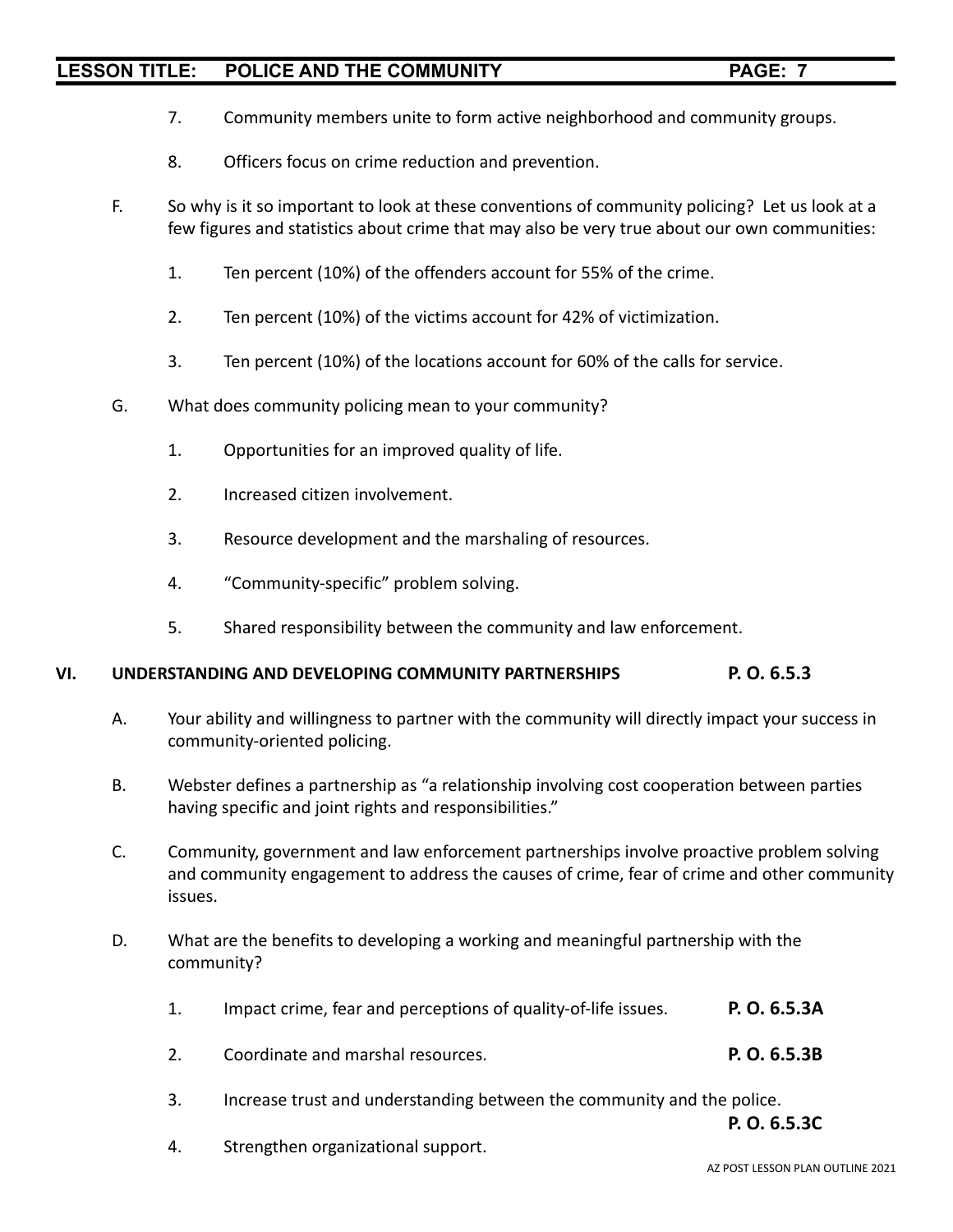5. Network for: Assistance, guidance and technical support for problem solving.

**P. O. 6.5.3D**

- E. There are four (4) key community engagement principles:
	- 1. Community contact must be meaningful.
	- 2. Communication must be sincere, a worthwhile discussion about specific problems or concerns and a commitment to do something about a problem.
	- 3. Trust will occur when community members see, or believe, the officer or the police department is sincere in their willingness to make their community safer.
	- 4. There must be a meaningful information exchange to be given to the officer about problems, symptoms or causes of the crime previously unknown. This will encourage the officer to continue contacts in the future.
	- 5. In this process of engagement, we begin to identify our community. To do that, we need to identify what our community of interest is.

### **VII. COMMUNITY OF INTEREST**

- A. Every community has common denominators whether the community is rural, a growth center or an "urban" area. In identifying what those common characteristics or common denominators are, we can do a simple exercise.
- B. What is a community?
	- 1. A community can have a variety of different definitions for many people within any given geographic area. We have defined geographic interests – all those within geographic boundaries.
	- 2. A community may also be defined by the ethnicity, culture or special interests of a group of people.
	- 3. Whatever the relationship or definition, there are common denominators that can be used to help identify common ground, common interest or community of interest.

#### **VIII. COMMUNITY WHEEL OF RESOURCES AND SHARED RESPONSIBILITY**

- A. In looking at our communities, consider the resources available, which include law enforcement in the wheel of resources.
	- 1. Within the wheel of resources are general areas where we can begin to examine the partnerships that we can create to solve some of the issues we face in the nation or within a community.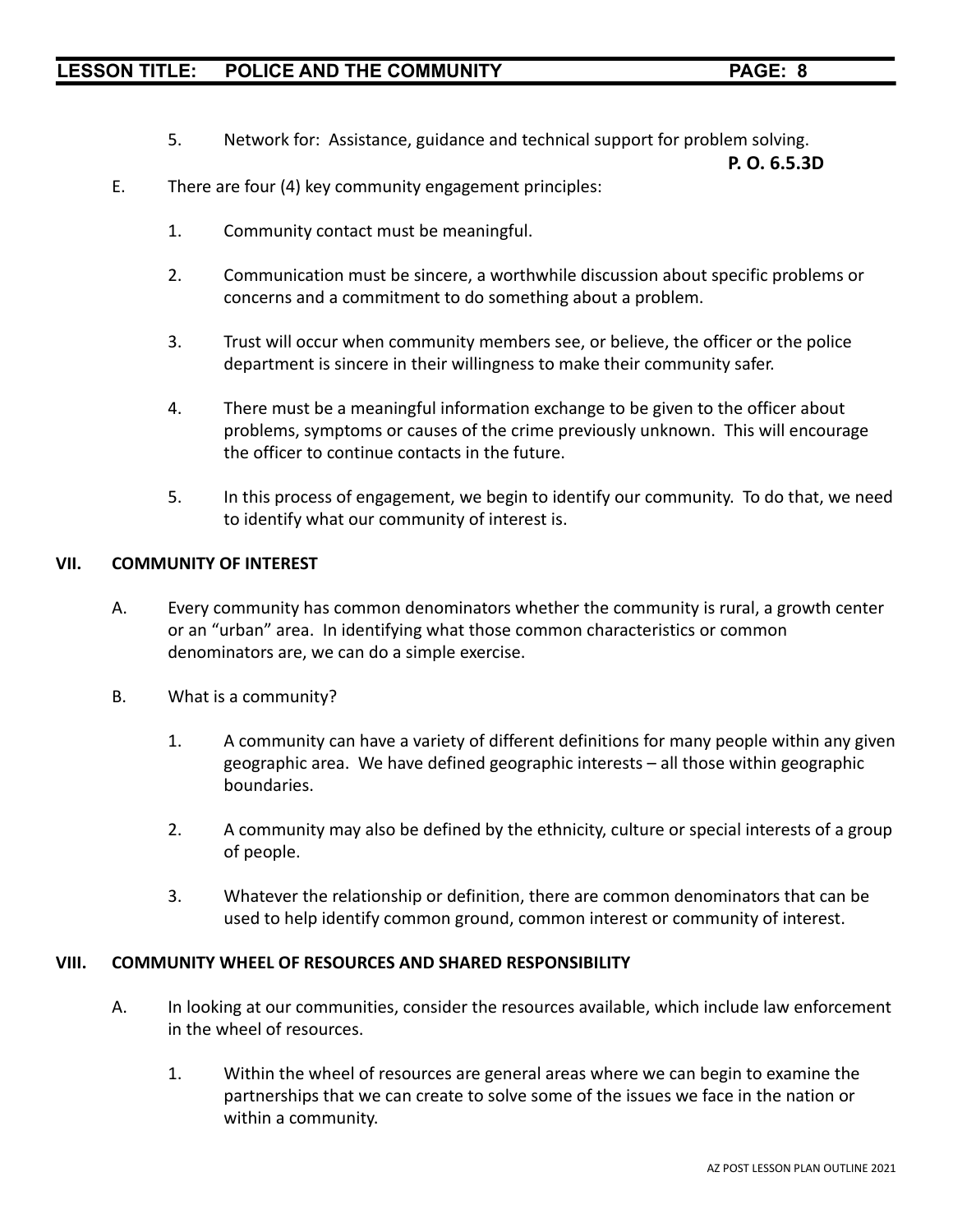- 2. Consider the following resources that could be available to us:
	- a. Social services.
	- b. Universities/colleges.
	- c. Recreational services and programs.
	- d. Media.
	- e. Medical services.
	- f. Private industry.
	- g. Businesses.
	- h. Local or state government.
	- i. Federal government.
	- j. Law enforcement.
	- k. Spiritual advisors.
	- l. Schools.
	- m. Support community businesses.
	- n. Service organizations.
	- o. Elders and youth.
- B. Now comes the issue of "shared responsibility."
	- 1. In law enforcement, we have been overwhelmed with additional responsibilities that might not have been our responsibility 15 years ago.
	- 2. Our jobs today are more complicated and more demanding.
	- 3. Many times we lack identifiable resources to maintain effectiveness and provide needed services to the community.
	- 4. We also realize we cannot do this job alone and that collaborative efforts, partnerships and cooperation are effective ways to impact crime, fear and the quality of life.
	- 5. By involving the community and developing partnerships, we share the responsibility for the social problems that we are confronted with.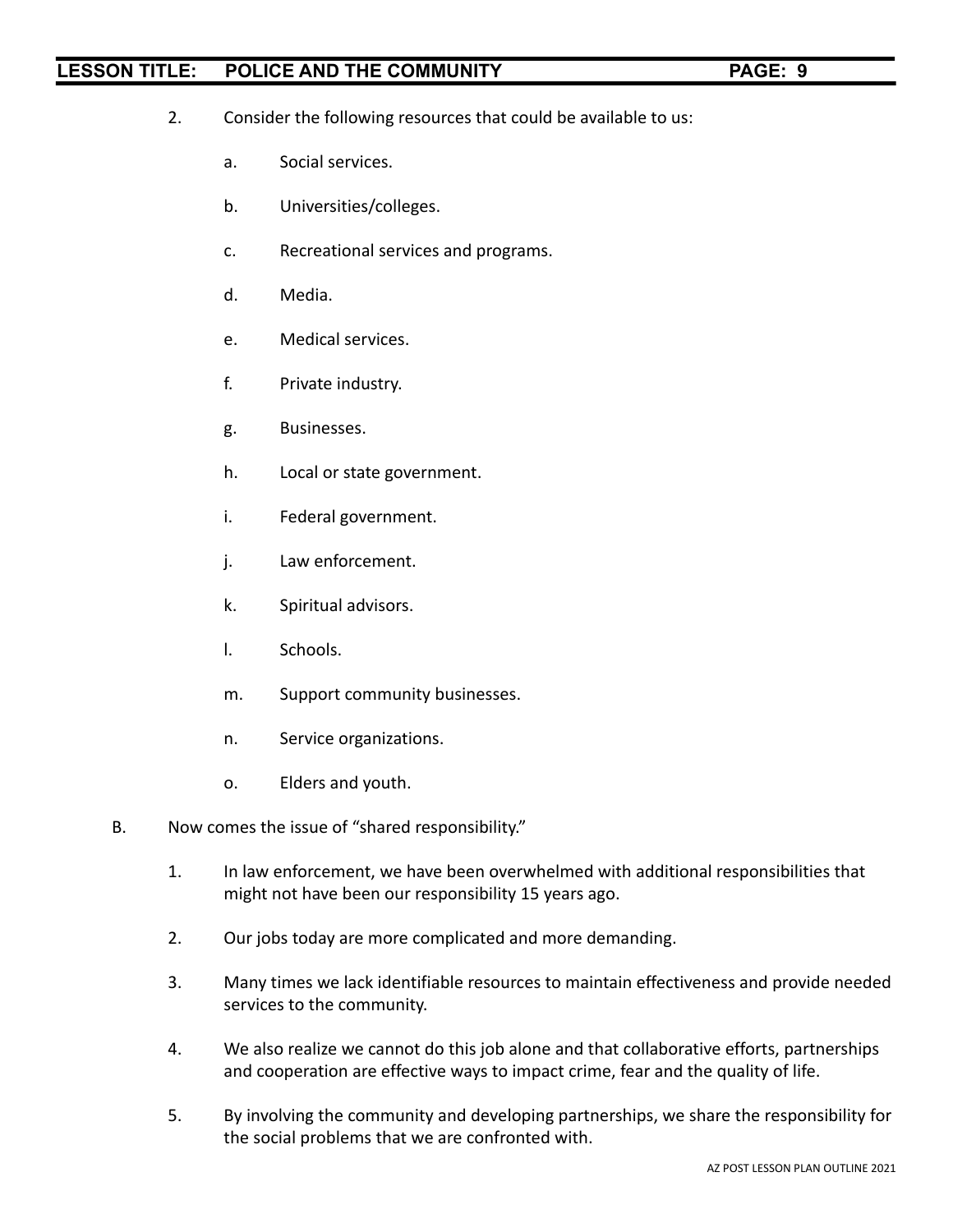### **IX. KEY POINTS OF COMMUNITY PARTNERSHIPS**

- A. The main goal of community partnerships is to establish and maintain mutual trust among law enforcement, government officials and members of the community.
- B. Building trust requires an ongoing effort. Long-term working relationships are usually developed through good working relationships on shared activities or projects.
- C. Once the trust has been established, law enforcement and the community can more effectively work together to solve crime, fear of crime and quality-of-life problems.
- D. To be successful, problem solving processes require cooperation, trust and commitment.
- E. In order to best serve our customers (citizens, co-workers, etc.), we as members of law enforcement agencies must ask ourselves:
	- 1. Are we easy to do business with?
	- 2. Do we set standards of performance?
	- 3. Do we meet the standards we set?
	- 4. Are we responsive to the needs of our community (customers)?
	- 5. Do we listen or do we tell?
	- 6. Do we follow up?
	- 7. Do we share victory, blame and information?

#### **X. PROBLEM SOLVING; WORKING TOGETHER FOR SOLUTIONS**

- A. Community policing is an organization-wide philosophy and management approach that promotes community, government and law enforcement partnerships, pro-active problem solving and community engagement to address the causes of crime, fear of crime and other community issues.
- B. Problem solving is the tool used by the police and the community to address those issues and causes of fear and causes of crime that have an impact on quality-of-life issues.
- C. Remember the following statistics discussed earlier:
	- 1. Ten percent (10%) of the offenders account for 55% of crimes.
	- 2. Ten percent (10%) of the victims account for 42% of victimization.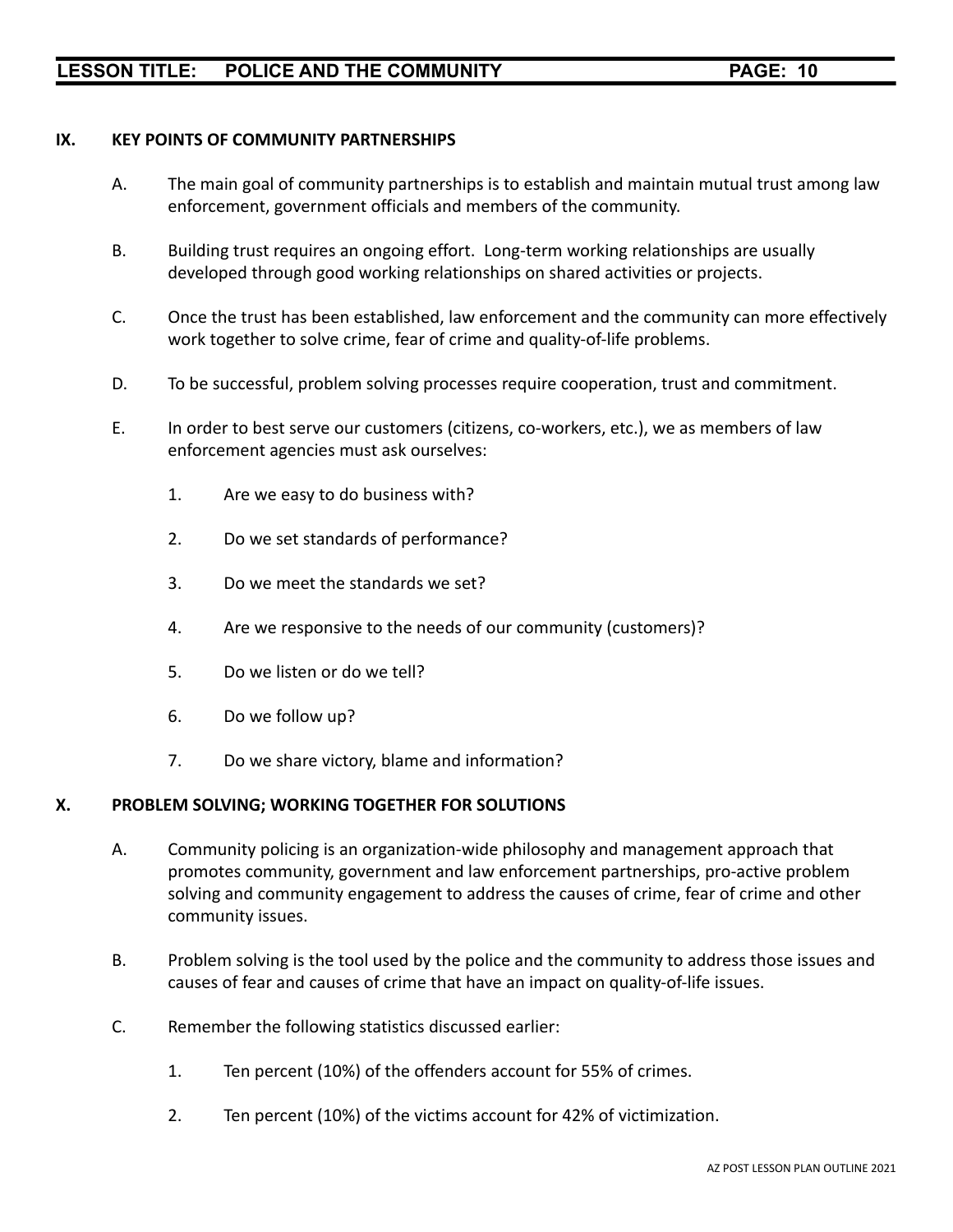- 3. Ten percent (10%) of locations in jurisdictions account for 60% of the calls for service for police.
- 4. In light of these statistics about crime, we need to augment our efforts with problem solving; solve the problem and do not put a Band-Aid on the gaping wound.
- D. What does this mean to the police officer?
	- 1. A law enforcement officer needs to be skilled in solving a myriad of problems (frequently, not even related to law enforcement service).
	- 2. An officer has to be equipped to make decisions traditionally reserved for supervisory or management levels.
	- 3. An officer needs to be all of these and more. The officer has to develop solutions that have community input and acceptance.
- E. What is a problem and how is it defined?
	- 1. A problem can be a concern identified or recognized within the community or identified by repeated calls for service in a community.
	- 2. Related problem characteristics identified through behavior, location, people and time.
	- 3. Issues that concern both the community and law enforcement can also be considered as problems that may affect the quality of life.
	- 4. Some examples of problems officers are asked to respond to:
		- a. Burglaries.
		- b. Criminal damage.
		- c. Teen drinking.
		- d. False alarms.
		- e. School thefts.
		- f. Gang activity.
		- g. Animal control.
		- h. Traffic/DUI.
		- i. Graffiti.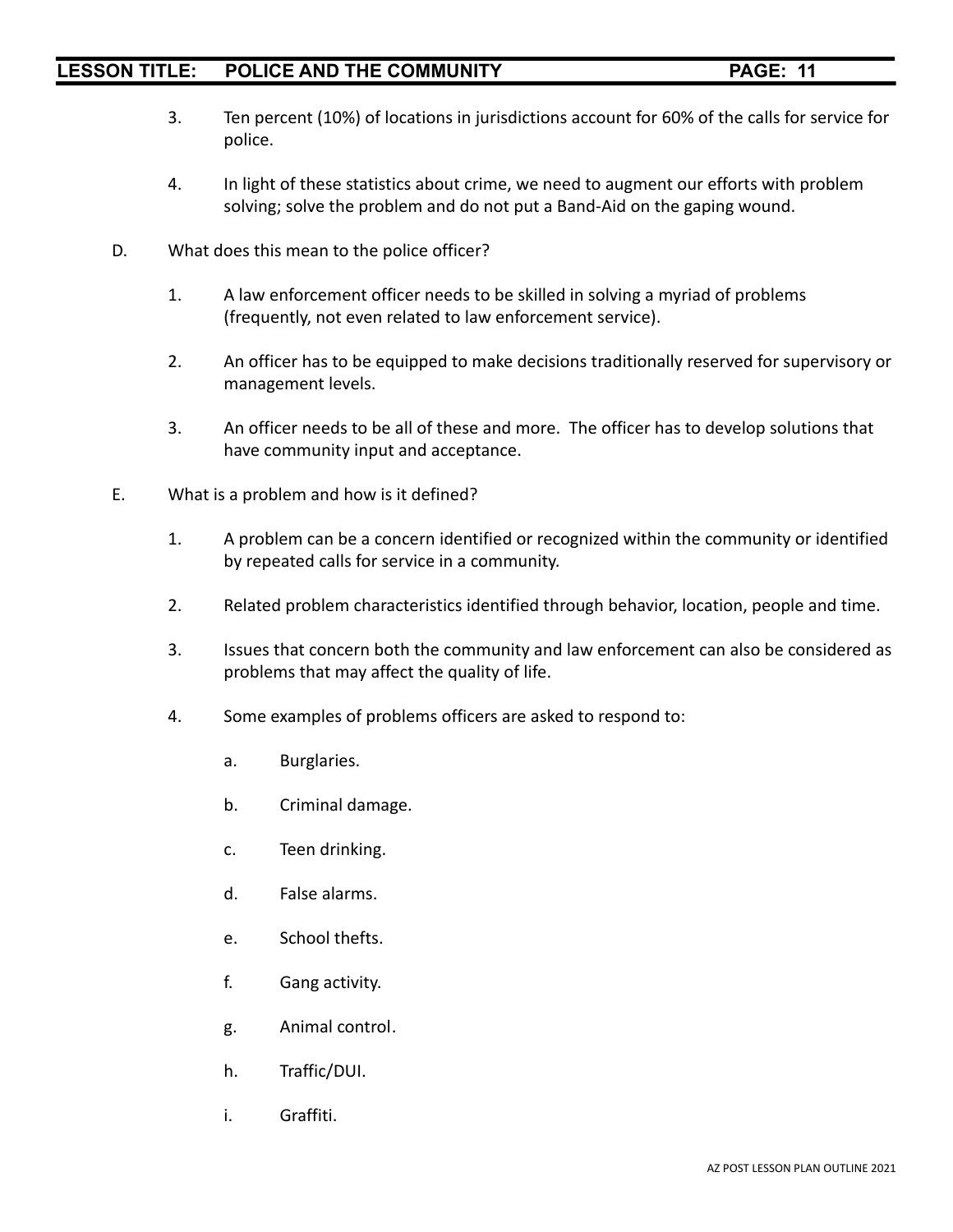- j. Youth issues.
- k. Illegal immigrants.
- l. Child neglect.
- m. Panhandling.
- n. Narcotics.
- o. Domestic violence.
- p. Truancy.
- q. Wildlife violations.
- r. Elder abuse.
- s. Neighborhood disputes.
- 5. Traditionally, law enforcement dealt with service problems by:
	- a. Reacting to individual events reported by citizens.
	- b. Gathering information from victims, witnesses and offenders.
	- c. Invoking the criminal justice process.
	- d. Using aggregate crime statistics to evaluate performance.
- 6. In the 1990's, our communities faced complex, long-standing problems that demanded creative solutions.
- 7. Because a good portion of the law enforcement workload consists of responding to the same type of calls at the same places, a problem-oriented approach addressing the underlying conditions promoting the calls makes sense as an approach to policing.
- 8. A problem-solving approach to policing differs from traditional policing strategies in four (4) significant ways:
	- a. Problem solving enables law enforcement agencies to be more effective.
	- b. It recognizes the expertise of line officers and allows them to use that expertise to study problems and develop creative solutions to those problems.
	- c. A problem-oriented approach entails a greater involvement of the community in law enforcement work.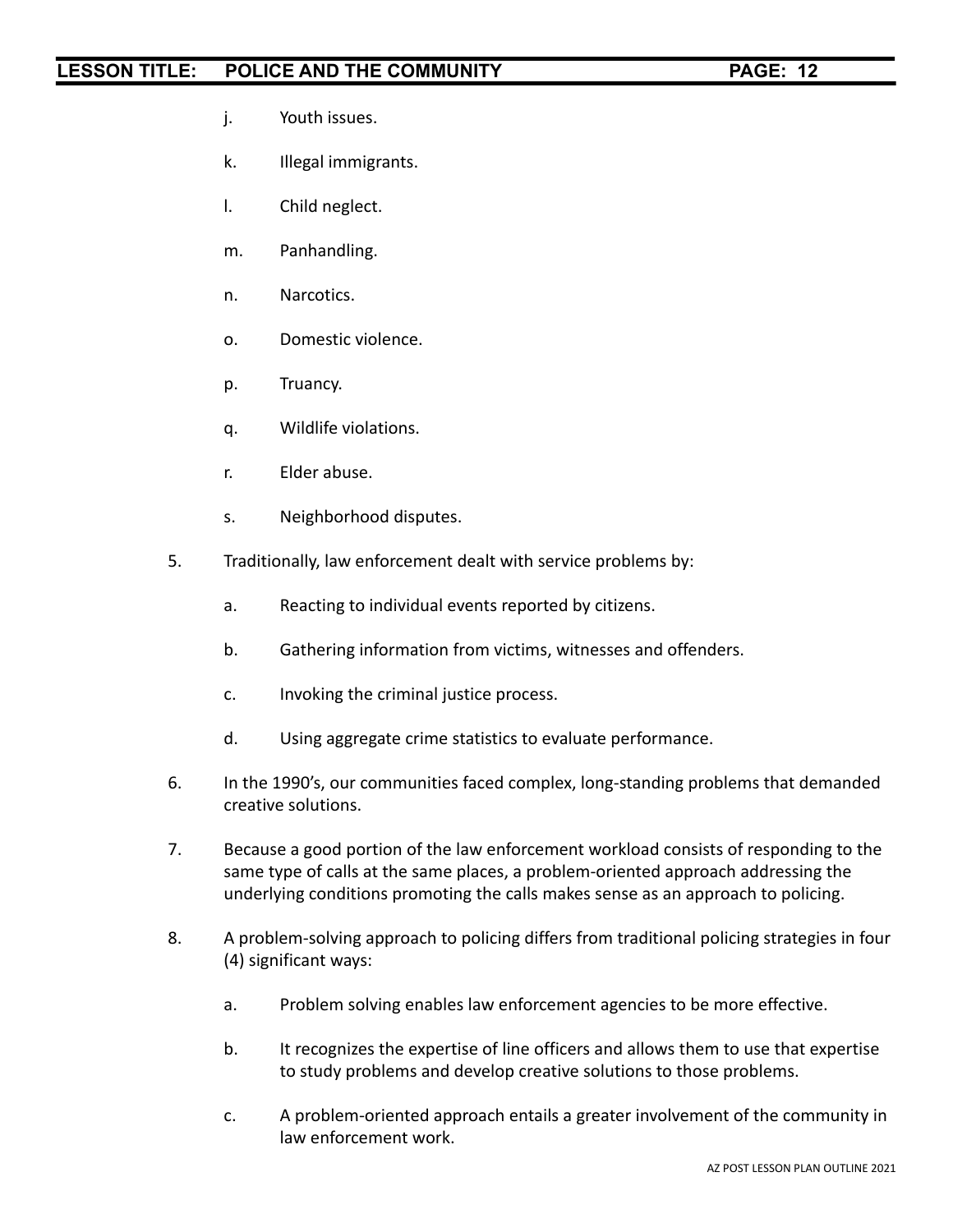- d. The problem-oriented approach recognizes that much of the information needed to examine and understand a problem is not contained in any law enforcement agency's files.
- 9. As a result, problem-solving officers are encouraged to draw on a wide range of sources of information outside of their departments to analyze and address problems.
- F. Herman Goldstein spent 40 years studying and working with police. He is considered the father of problem-oriented policing.
	- 1. Goldstein suggested that we begin evaluating "outward measures" such as impacting crime, fear and disorder.
	- 2. Move from an efficiency model to a model that focuses on being more effective.
	- 3. Move away from counting numbers to focusing more on impacting crime.
	- 4. Measure the effectiveness of our strategies implemented at a location; arrest is only one (1) strategy.
	- 5. Analysis is the essence of problem solving.
	- 6. Without problem solving, community policing is merely community relations.
	- 7. There are three (3) essentials for a community to have a crime:
		- a. An offender.
		- b. A victim.
		- c. A location.

### **XI. THE S.A.R.A. MODEL OF PROBLEM SOLVING P. O. 6.5.4**

- A. One (1) of the models developed by law enforcement during the initial states of community policing was the S.A.R.A. model. The S.A.R.A. model is used by a variety of agencies and has been proven to be effective.
- B. The S.A.R.A. model involves four (4) component parts:
	- 1. Scanning.
	- 2. Analysis.
	- 3. Response.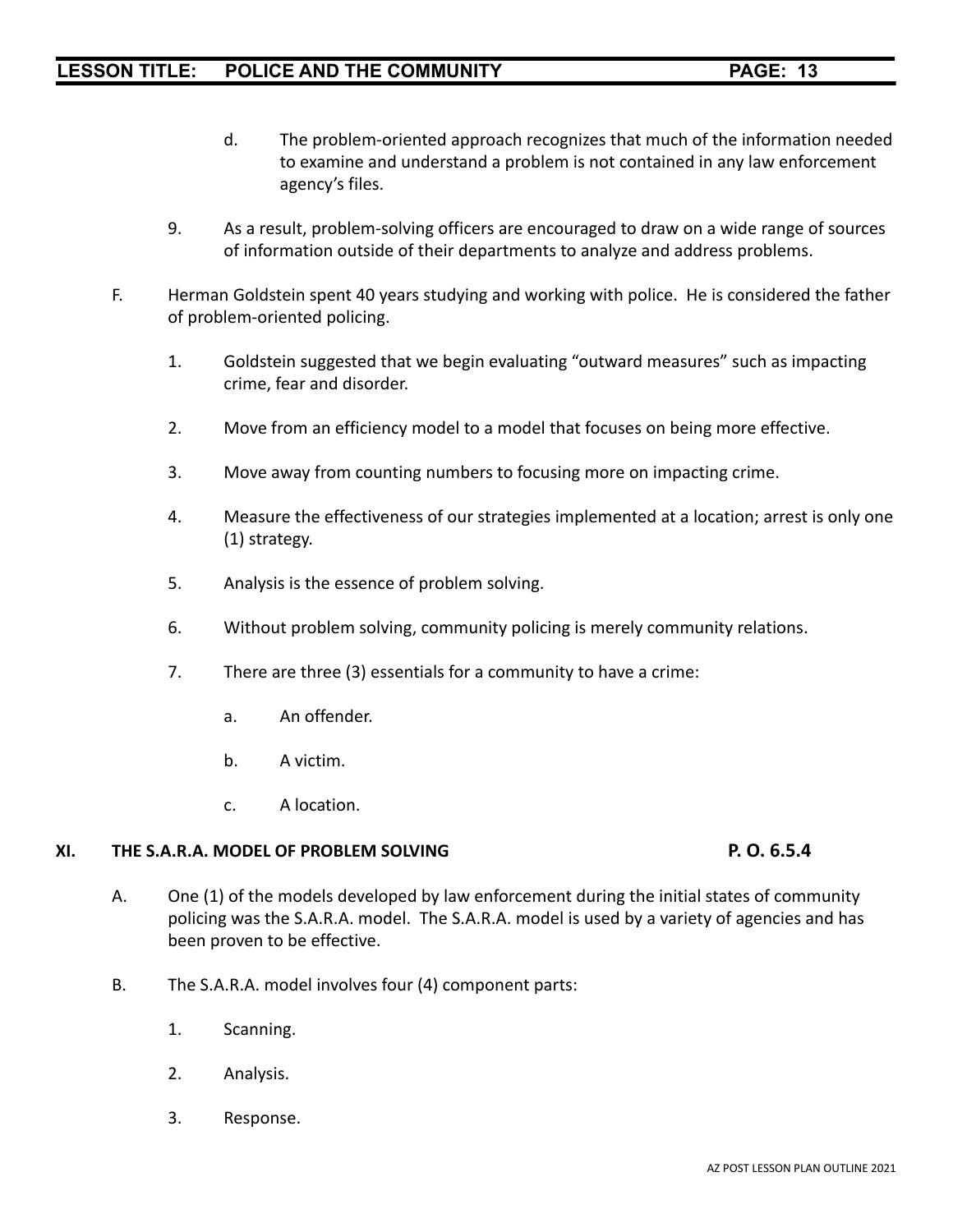- 4. Assessment.
- C. SCANNING (problem identification). **P. O. 6.5.4A**

## 1. As a first step, officers look for patterns or persistent problems in their beats.

- 2. Officers should go beyond the information that their departments possess when identifying problems in the community.
- 3. Often the officer's perception of the problem differs considerably from the community's – it is information he/she needs to know and understand.
- 4. Reviewing calls for service, especially repeat calls from particular locations, is only one (1) way to identify problems in the community.
- 5. Other ways of identifying problems are through: Citizen complaints, data from other government agencies, newspaper and media coverage of community issues, officer observations, law enforcement reports and community surveys and assessments.
- D. ANALYSIS (verification through data collection). **P. O. 6.5.4B**
	- 1. The purpose of analysis is to learn as much as possible about a problem to identify what is causing it.
	- 2. Officers need to understand the actions and interactions of offenders, victims and the environment.
	- 3. This is a search for the root causes of the problem.
	- 4. If analysis is not properly and thoroughly accomplished, the solution or responses to the problem will be inadequate and the problem will not be resolved.
- E. RESPONSE (action taken). **P. O. 6.5.4C**

- 1. Officers develop long-term, creative and customized solutions to the problem.
- 2. In designing a response to a community problem, several objectives must be kept in mind:
	- a. The strategy should be aimed at providing a long-lasting solution to the problem.
	- b. The solution should provide a substantial improvement for the residents of the community, reducing both harm to them and the fear of future harm.
	- c. The solution should also be aimed at reducing law enforcement workloads by eliminating the problem.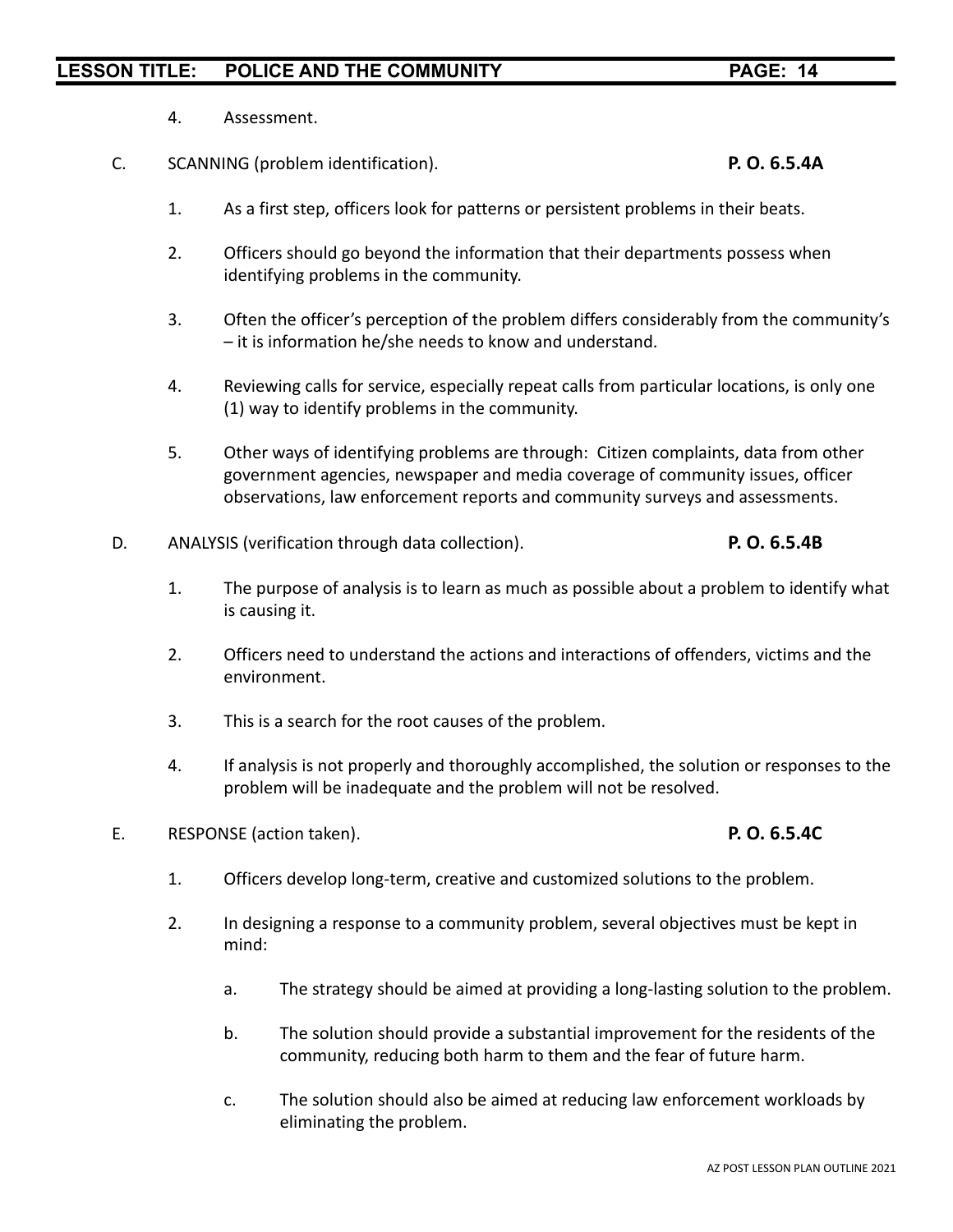- 3. Solutions for law enforcement problem solving should not be limited to arrests. Arrests alone do not always address incidents or circumstances that are viewed as problems by the community.
	- a. Types of solutions:
		- i. Eliminate the problem (not always possible).
		- ii. Reduce harm to the public from such incidents.
		- iii. Improve the public's perception of law enforcement's handling of the problem. Public information may solve a perception that problems are not being addressed or that they are not as large as originally perceived.
		- iv. Clarify responsibility for the problem. If the problem is the proper responsibility of another agency, the public needs to know it.
	- b. After choosing the most appropriate response to the problem, get help in developing a plan to implement the response.
		- i. Identify resources needed to make the plan work.
		- ii. Determine what obstacles must be overcome.
		- iii. Develop a timetable.
		- iv. Implement the response.

#### F. ASSESSMENT (measure effectiveness). **P. O. 6.5.4D**

- 1. This is the most important stage since it defines to what extent a program achieved its goals.
	- a. Was the problem eliminated, moved or reduced?
	- b. Was a positive change in community perceptions realized?
	- c. If the problem persists, repeat the process.
	- d. The S.A.R.A. model has been shown to be an effective problem-solving model for use in identifying and working identified problems within a community.
	- e. The S.A.R.A. model can be utilized on a simple worksheet, examples of which are provided.
- 2. Officers can assess a problem within their own jurisdiction and process a potential or recognized problem immediately.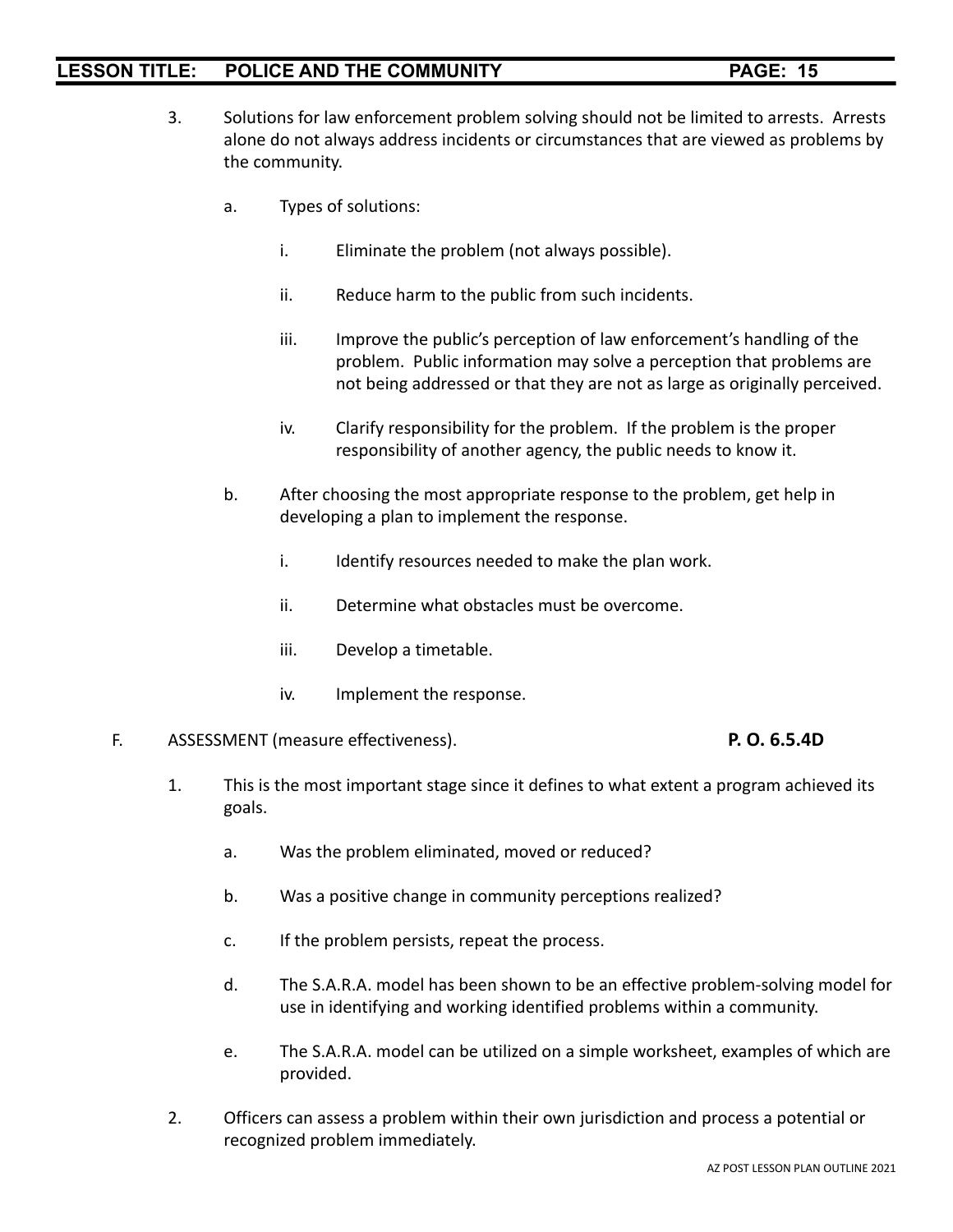- G. PROBLEM-SOLVING EXERCISE: *INSTRUCTOR NOTE: Each instructor should use one's they are familiar with.*
	- 1. Break students into small groups to work through a problem-solving scenario.
	- 2. Allow approximately 30 minutes for groups to identify stakeholders (potential partners).
	- 3. Define the problem, develop a response strategy and determine how they will assess their success.
	- 4. Groups should make brief presentations on their group's recommendations.

### **XIII. CONCLUSION OF MAIN BODY OF INSTRUCTION**

- A. Review of performance objectives.
- B. Final questions and answers.
- C. Instructor closing comment(s).
- D. Remind recruits to keep the community policing philosophy in mind as they proceed through the rest of the academy curriculum.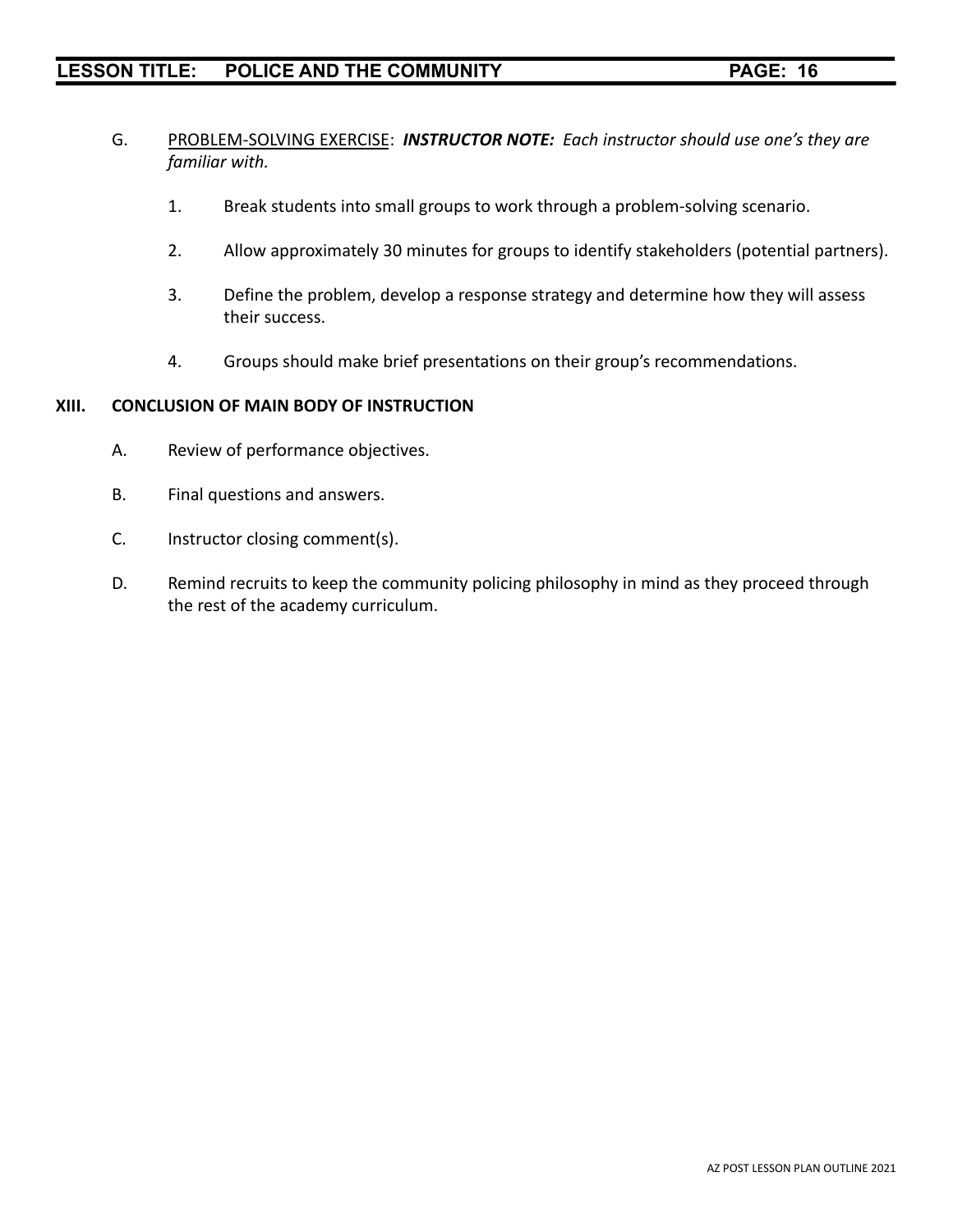# \*\* ADDENDUM\*\*

### **XVI. ADDITIONAL STRATEGIES FOR EFFECTIVE COMMUNITY POLICING**

- A. Community partnerships. *INSTRUCTOR NOTE: Use handouts or items for further discussion.*
	- 1. Your ability and willingness to partner with the community will directly impact your success in community policing.
		- a. Keep an open mind about the value of partnerships.
		- b. Follow through by doing what you say you will.
		- c. Be honest.
		- d. Do not make promises you cannot keep.
		- e. Recognize citizen efforts in the partnerships.
		- f. Once the reason for forming a partnership no longer exists, let the partnership dissolve until it is needed again.
	- 2. Knowing the community.
- B. When contacting citizens or conducting a community meeting:
	- 1. Understand the culture, cultural communication and cultural process. If you do not understand the proper protocol, communication and social process of the community, you will not be effective.
	- 2. Develop a strong understanding of the structure and process of your government entities. Understanding the political structure and the dynamics associated with government is essential to success.
	- 3. Be respectful to community members and demonstrate respect to members throughout the process, even during challenging dialogue.
	- 4. Conduct advanced research on community leaders and problems in the community.
		- a. Understand and appreciate their perspective.
		- b. It does not necessarily mean that you have to agree with them or their perspective, but to understand them.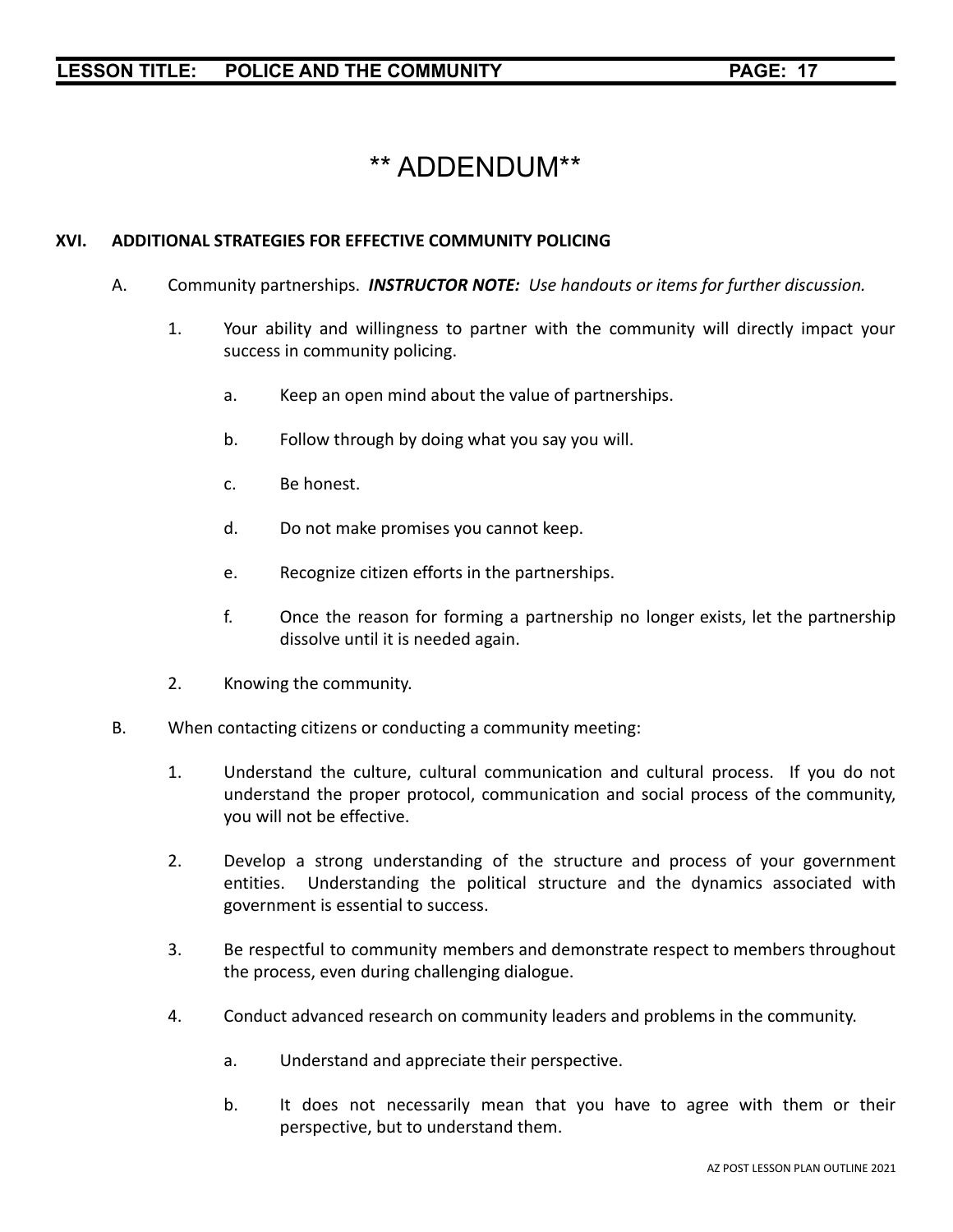- c. Use investigations, dispatch, the Crime Analysis Unit, personal observations of the area or place phone calls to community leaders.
- 5. Know your department policies.
	- a. Inaccurate answers can side-track the discussion away from the original purpose of the community meeting.
	- b. Inaccurate answers also significantly impact your standing in the community and the community's perspective of your professionalism, veracity and competence.
- 6. Develop facilitation skills (or obtain training in facilitation skills) and learn how to lead the group.
- 7. Build a rapport with the group leader whenever possible by calling or meeting in advance.
- 8. If there is no formal leader to the group, research to determine the "informal" community leader.
- 9. Prepare for venting.
	- a. This is important for the group, particularly at a first meeting.
	- b. Officers should be prepared to address concerns without taking the venting personally.
- 10 If you do now know the answer to a question, admit you do not know and then get back to the individual with the answer later.
- C. Do not over-commit yourself or the department.
	- 1. Remember you are there to build a partnership.
	- 2. Only commit to those responsibilities within the partnership that you or your department can reasonably accomplish.
- D. **Remember: The community priority is your priority.** Be careful not to reflect onto the group your personal values or opinions of problems in the community.
- E. Marshaling resources.
- F. Most of the conditions that allow crime to breed fall outside the purview of law enforcement.
	- 1. Get to know local neighborhoods and businesses in the community and their concerns so you can determine common problems to work on together.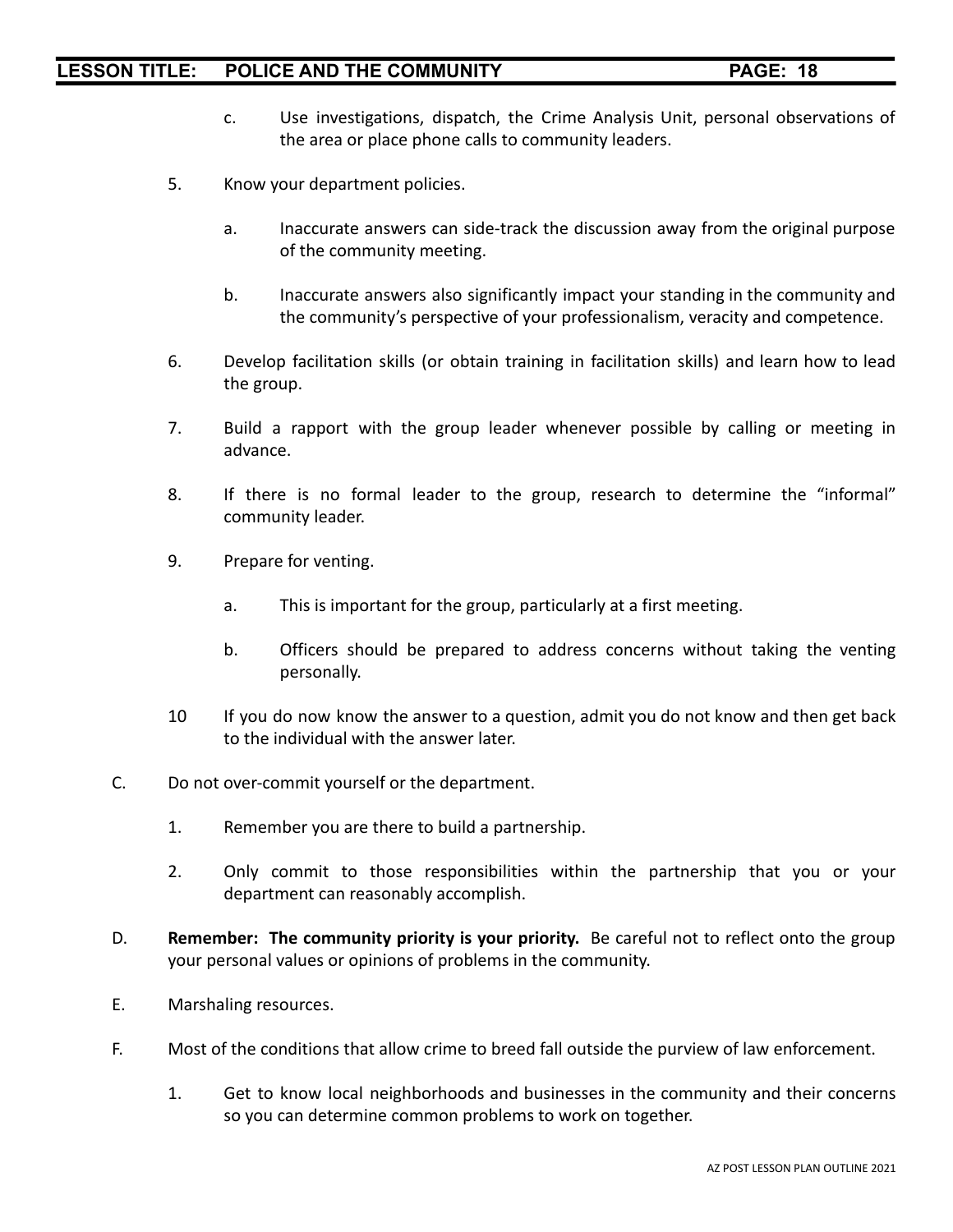- 2. Begin making a list of public and private agencies and community groups in your area. Your supervisors and community members should be part of this process.
- 3. Be prepared to take the lead in initiating and facilitating community contact with other government agencies, but remember you are not there to do it by yourself.
- 4. Cultivate volunteers who can provide assistance. Do not underestimate the value of developing friendships with children, teenagers or young adults as a resource.
- 5. When problems with tribal agencies arise, work with your supervisors as they may be able to impact management.
- 6. Remember that other officers in your own department are a valuable resource.
- G. Calls for service.
	- 1. "Calls for service" still represent the primary function of a law enforcement department and the primary way officers interact with the public.
	- 2. Utilize "calls for service" as an opportunity to build relationships for future partnerships and problem solving with the community.
	- 3. Clarify the limits of law enforcement resources and encourage community members to take responsibility when on a "call for service."
	- 4. Identify and act on locations that have repeat calls for service.
	- 5. Build partnerships between officers and community leaders to address those locations or problems.
	- 6. As people become more trusting, you may see an increase in calls for service. Rather than a sign of additional crime, this can be a sign that community-oriented policing in your area is working.
- H. Enforcement.
	- 1. Enforcing the law will always be a major part of community-oriented policing.
		- a. Community-oriented policing is not soft on crime.
		- b. When enforcement is targeted to problems the community identified, they will partner with you and support your efforts.
		- c. Develop community-supported tactics to reduce crime. Utilize reliable crime analysis information when developing tactics.
		- d. Have a telephone number available so residents can call to give descriptions of